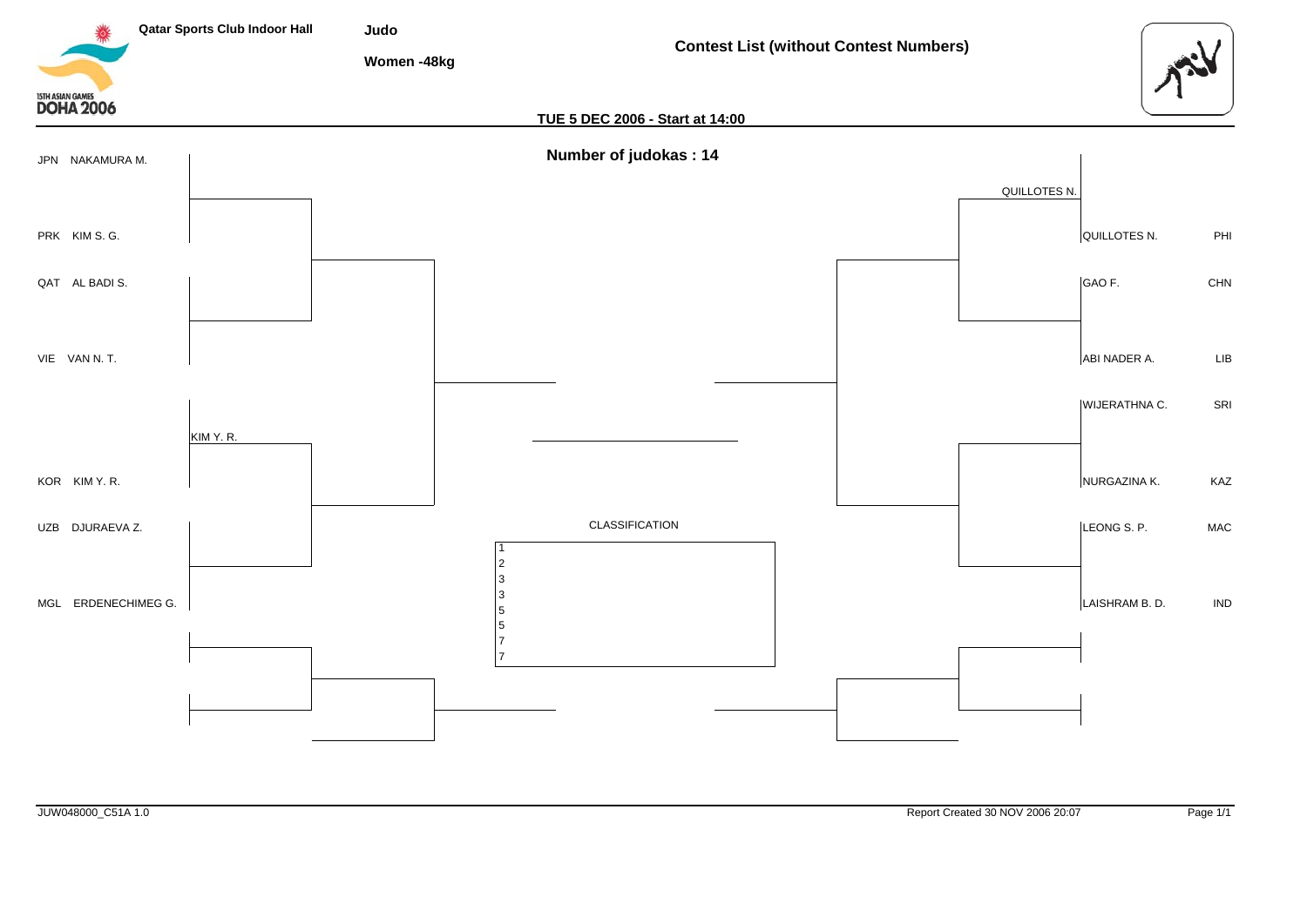![](_page_1_Figure_0.jpeg)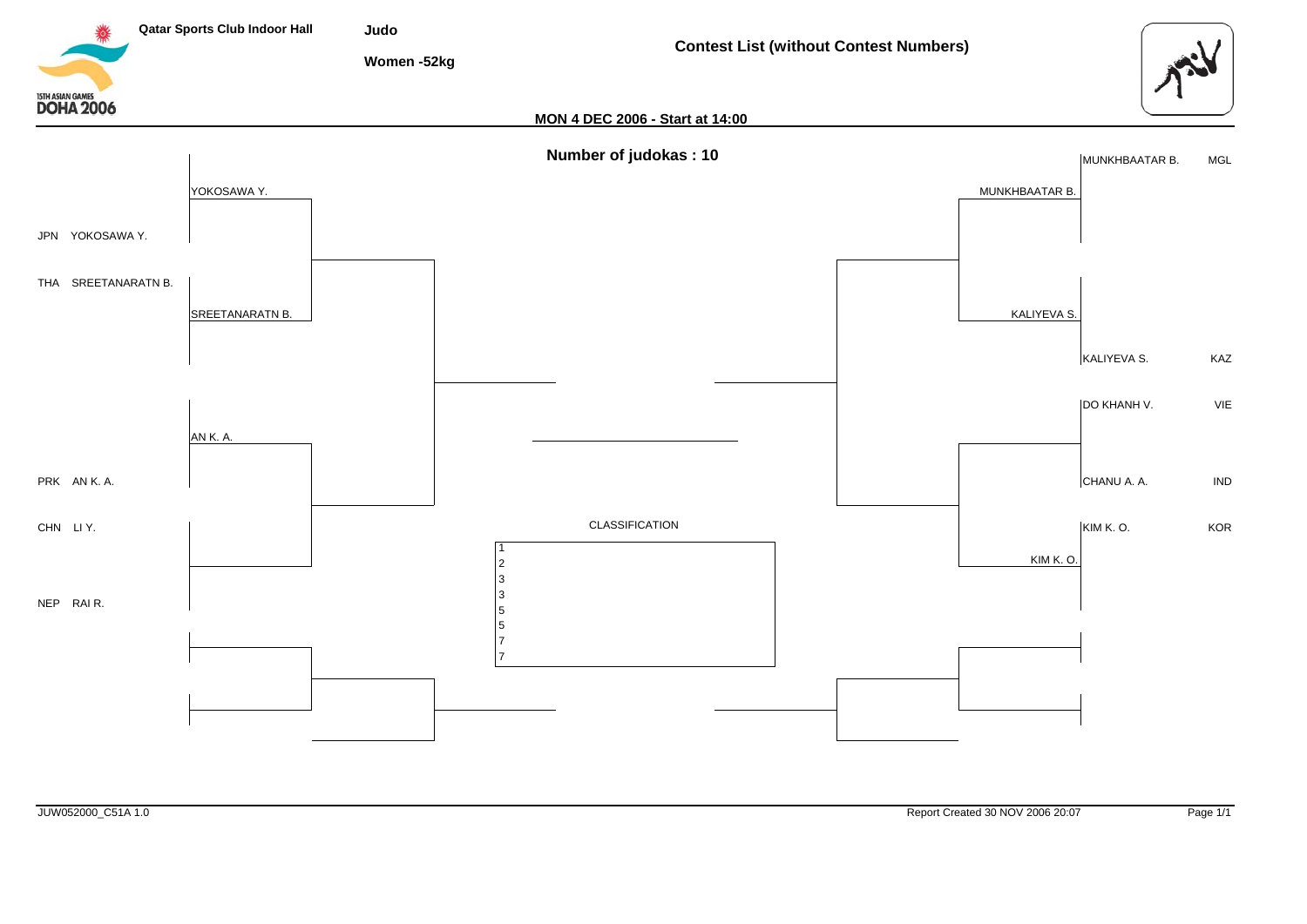![](_page_2_Figure_0.jpeg)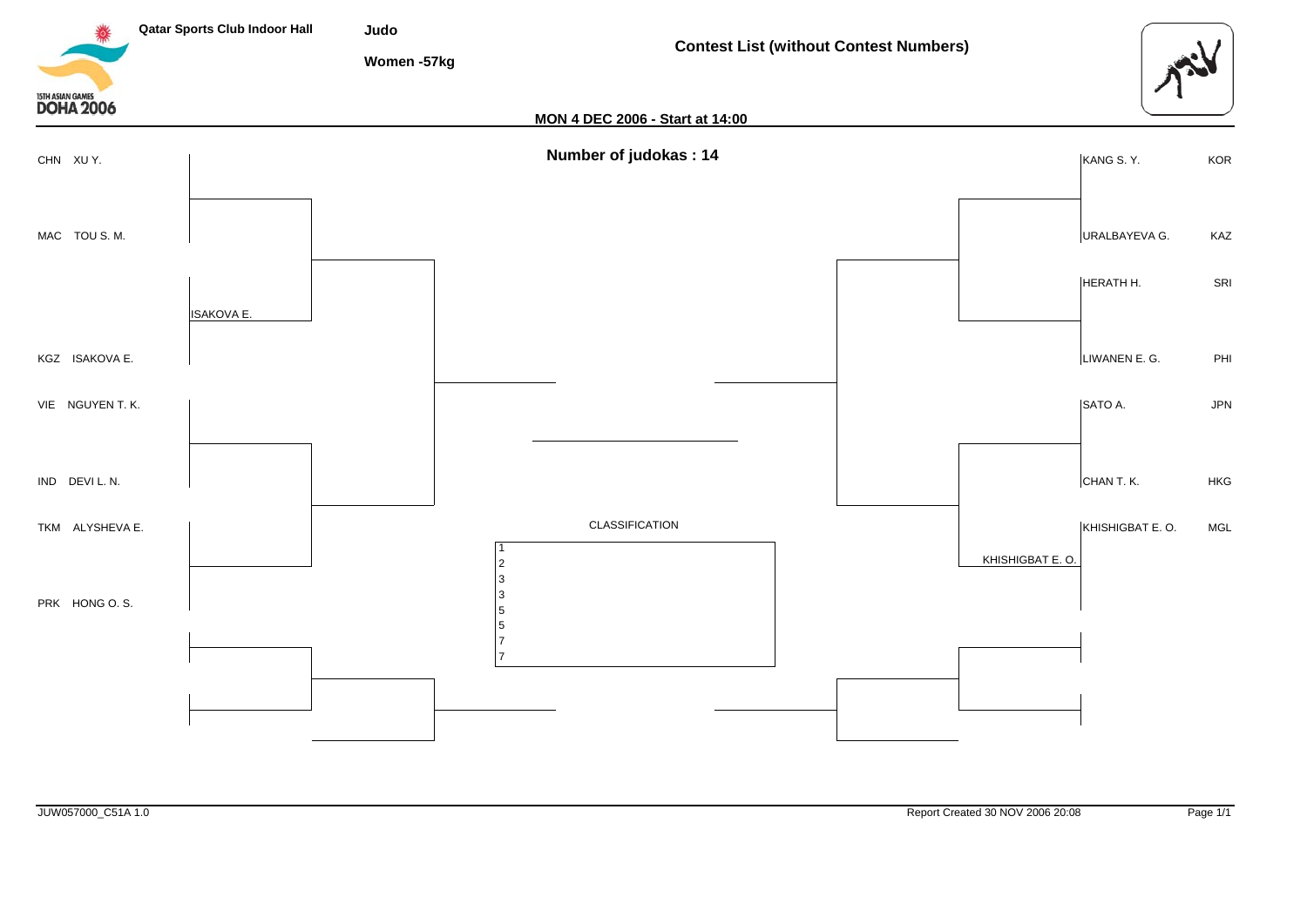![](_page_3_Figure_0.jpeg)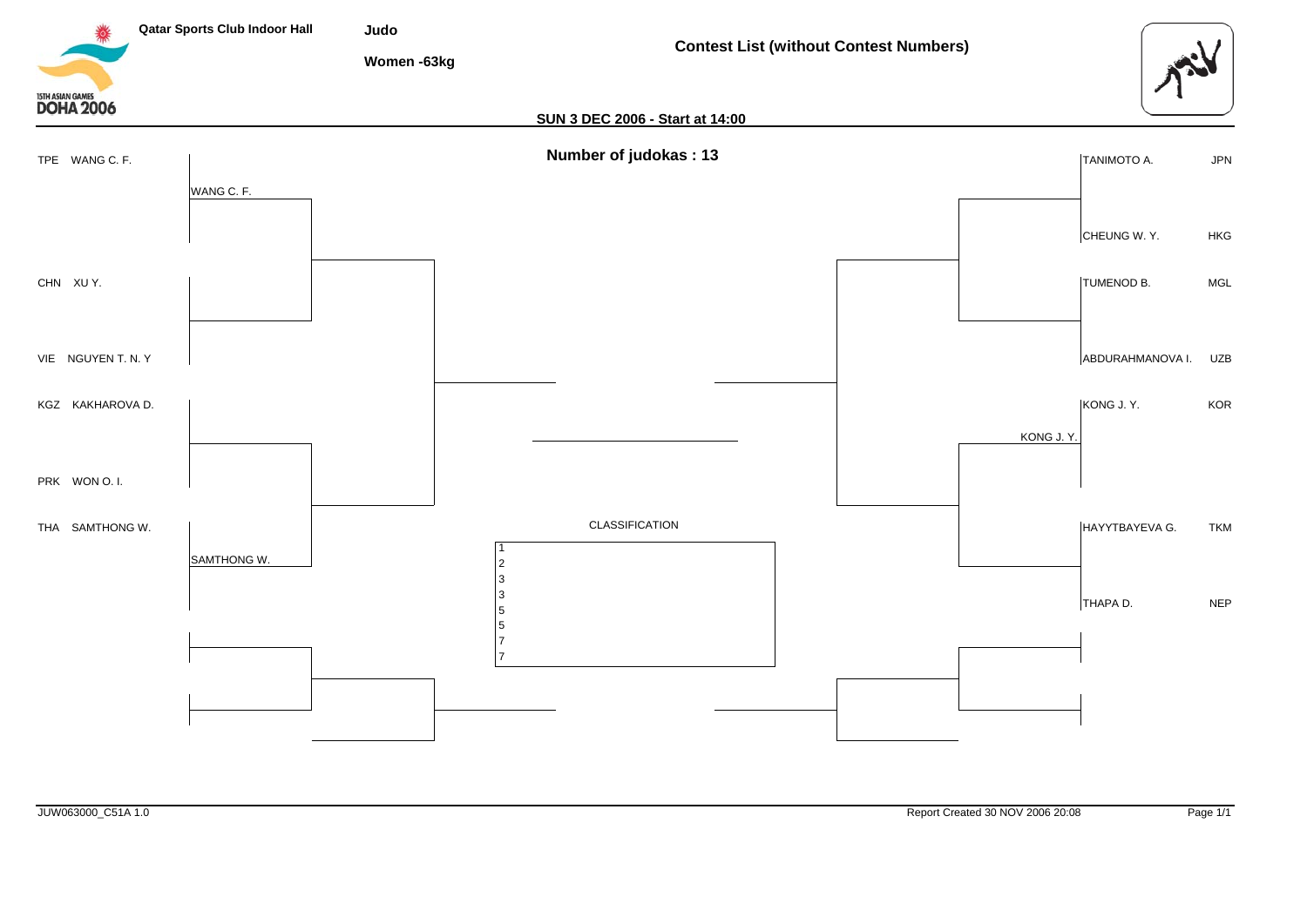![](_page_4_Figure_0.jpeg)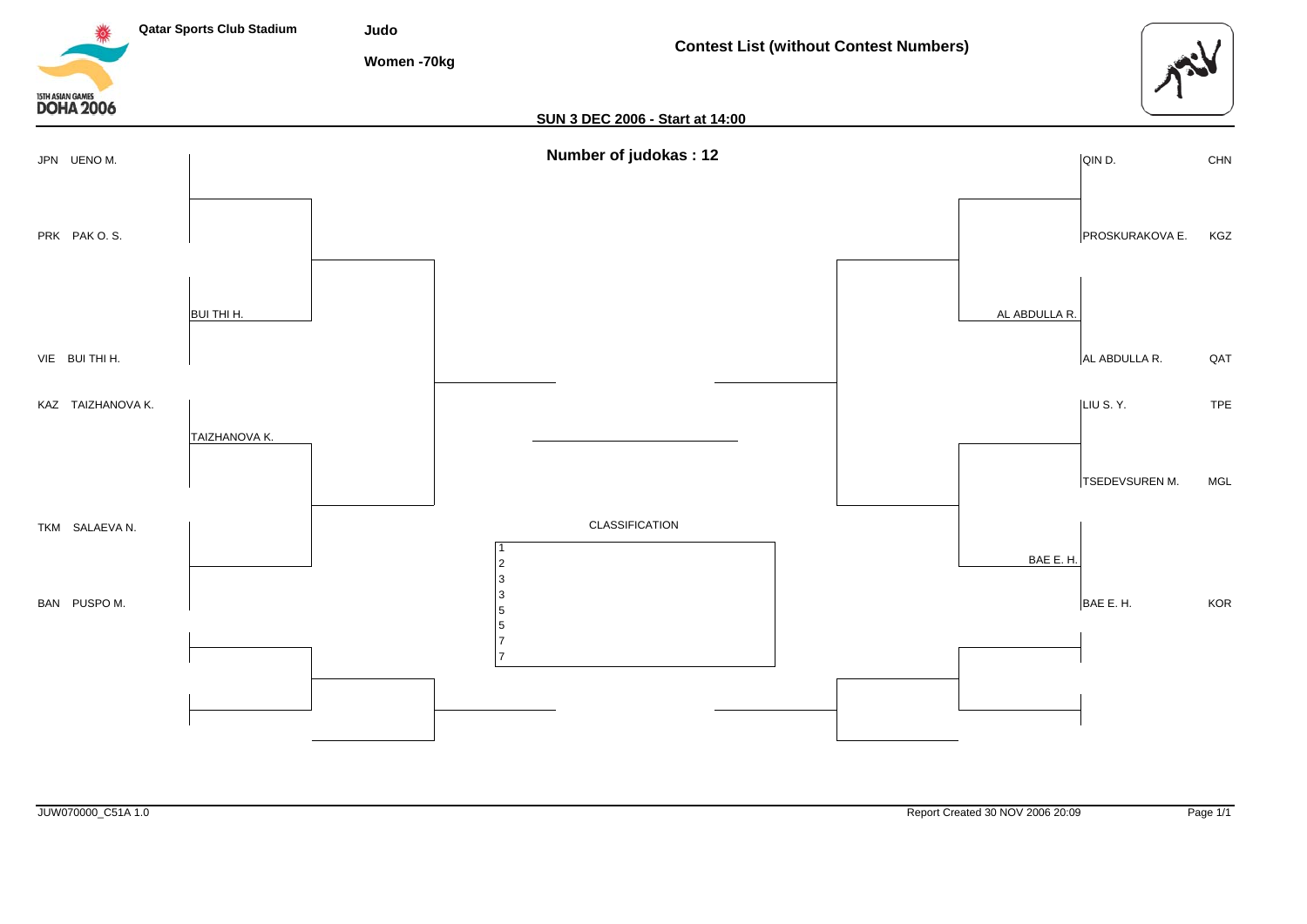![](_page_5_Figure_0.jpeg)